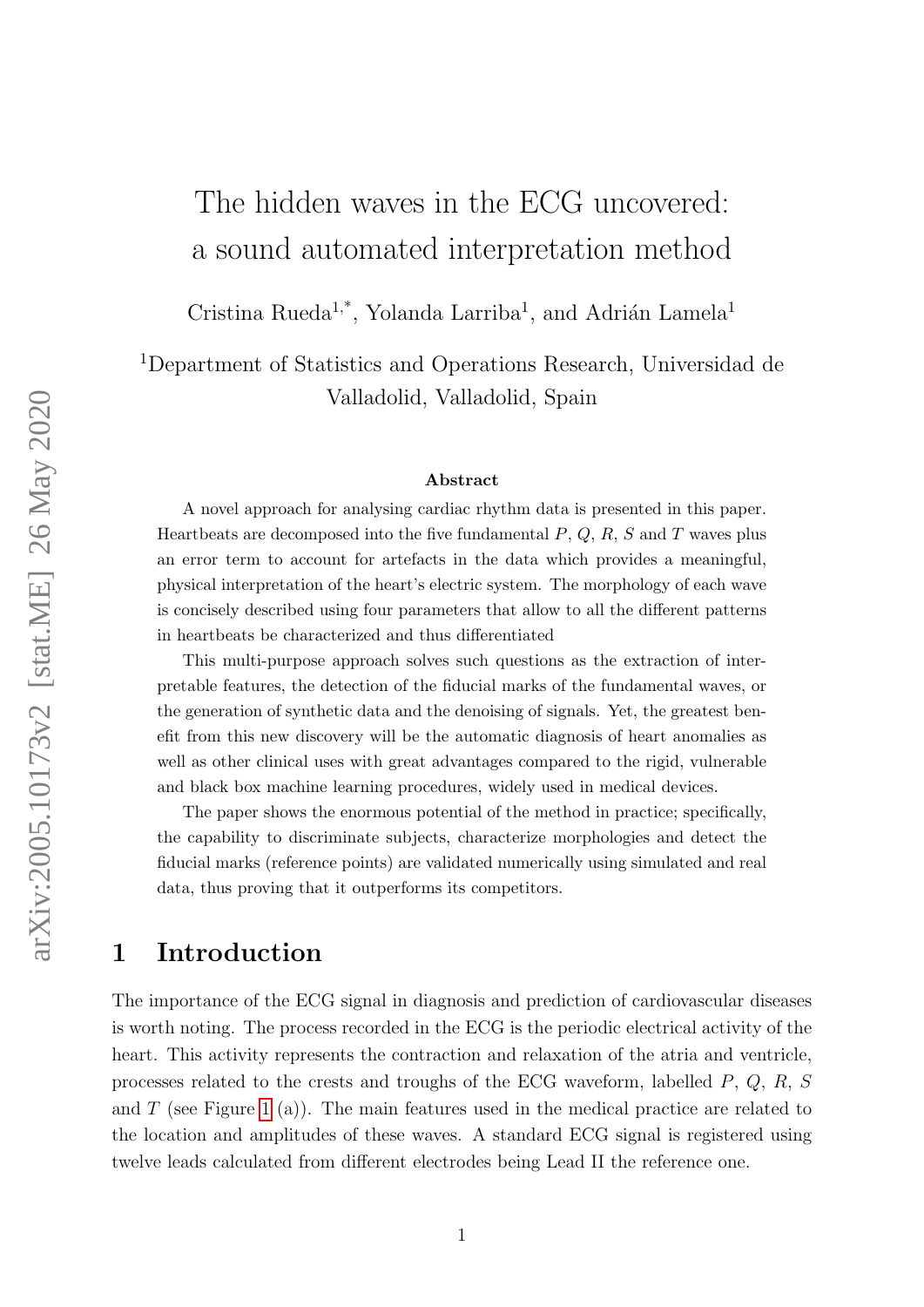The mere visual observation of the ECG signals, although made by a consolidated expert, is not enough to discover the diversity of abnormalities and the specific characteristics of the morphology of each ECG. Moreover, it requires an enormous amount of human expertise resources. Therefore, a rigorous automatic analysis of digitalized ECG signals can be of great help. However, although it has been a question that has received a lot of attention in the literature over the last decades, there is still no suitable mathematical model or computational approach, that accurately describes the spectrum of morphologies in ECG signals, as is noted in recent references on this topic, such as [\[1\]](#page-13-0),  $[2]$ ,  $[3]$ ,  $[4]$  or  $[5]$ , among others.

The literature addressing the problem of the automatic interpretation of the ECG is so extensive that it is difficult to include a complete review here. The most widely used model-based approach describes the main waves with a combination of basic functions, the Gaussians being the preferred ones, for a single or average beat. A precursor model was proposed by [\[6\]](#page-13-5) and was more recently considered by [\[7\]](#page-13-6) or [\[8\]](#page-14-0) among others, whom proposed improvements in the formulation and estimation algorithms. [\[9\]](#page-14-1) also recently uses this approach for the predictive modelling of drug effects on ECG signals. These approaches have important shortcomings. In particular, the Gaussian functions fail to reproduce the morphology of the waves in a simple way, especially for atypical and noisy ECGs, where the complexity as well as the risk of over fitting increase. Moreover, most of the parameters do not have a specific morphological meaning. Other examples of model-based proposals are those by [\[10\]](#page-14-2), [\[11\]](#page-14-3), [\[12\]](#page-14-4), [\[13\]](#page-14-5) or [\[14\]](#page-14-6). These approaches may be suitable to study some specific questions, but, they are far from being multi-purpose methods.

However, many of the recent papers are contributions to computational and machine learning approaches. Some of the large list of references are: [\[15\]](#page-14-7), [\[16\]](#page-14-8), [\[17\]](#page-14-9), [\[18\]](#page-14-10), [\[19\]](#page-14-11), [\[20\]](#page-14-12) or [\[21\]](#page-15-0). Also, the papers by [\[4\]](#page-13-3), [\[22\]](#page-15-1), [\[23\]](#page-15-2), [\[24\]](#page-15-3), [\[25\]](#page-15-4) and [\[26\]](#page-15-5) extended the list of procedures and their pros and cons for the automatic analysis of ECGs. In general, machine learning approaches success is very dependent on the training set, the selection of diagnostic groups, the preprocessing and the data base. Furthermore, they are rigid and black-box procedures that are susceptible to adversial attacks [\[27\]](#page-15-6).

The approach, called  $FMM_{ecq}$ , presented in this paper is just the opposite.

This novel approach combines a physically meaningful formulation with good statistical and computational properties.  $FMM_{eca}$  is a multicomponent model, where each component is a single  $FMM$  (Frequency Modulate Möbius) oscillator and specific ECG parameter restrictions are included. Single FMM models are recently proposed by [\[28\]](#page-15-7) to predict oscillatory signals in several different fields from biology to astrophysics. The distinguishing feature of the  $FMM$  model is that it is formulated in terms of the phase, which is the angular variable that represents the periodic movement of the oscillation. Specifically, the  $FMM_{eq}$  model is defined as the combination of exactly five oscillatory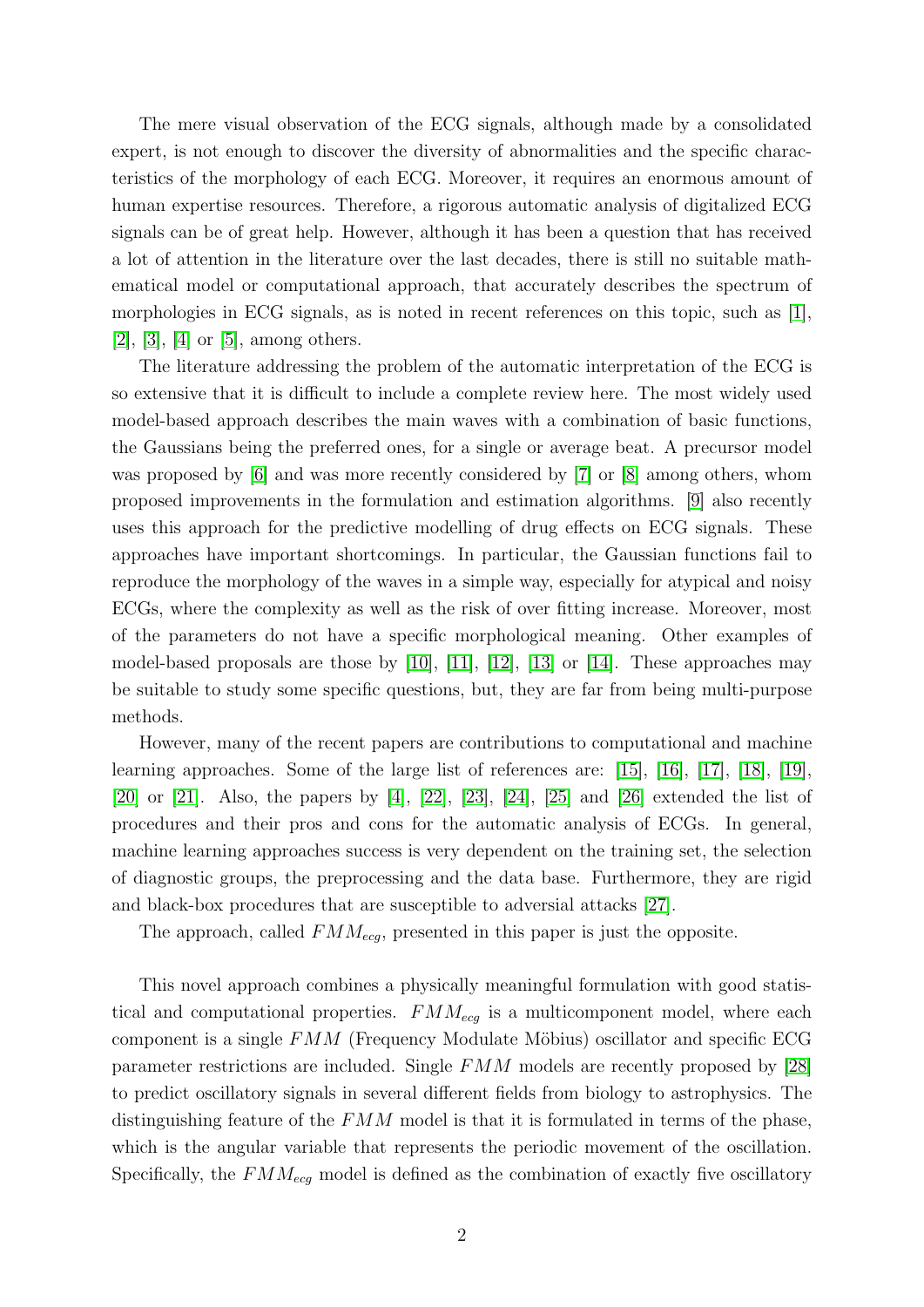<span id="page-2-0"></span>

Figure 1: (a) The five waves :  $P,Q,R,S,T$  derived from the  $FMM_{ecg}$  model and some of the main features that are derived from the parameters of the model in a simple way. (b) Observed signal (black points) and  $FMM_{ecq}$  fit (blue). Data from patient sel106 from MIT-BIT Arrhythmia Database from Physionet (http://www.physionet.org)

components referred to as waves:  $W_J()$ ,  $J = P, Q, R, S, T$ , which correspond to the fundamental waves in a heartbeat; plus an error term that accounts for artefacts in the data. Four parameters characterize each wave and, a Maximization-Identification (MI) algorithm is designed to estimate them. This algorithm alternates, iteratively, between a maximization M-step and a wave-identification I-step. While the model proposal is valid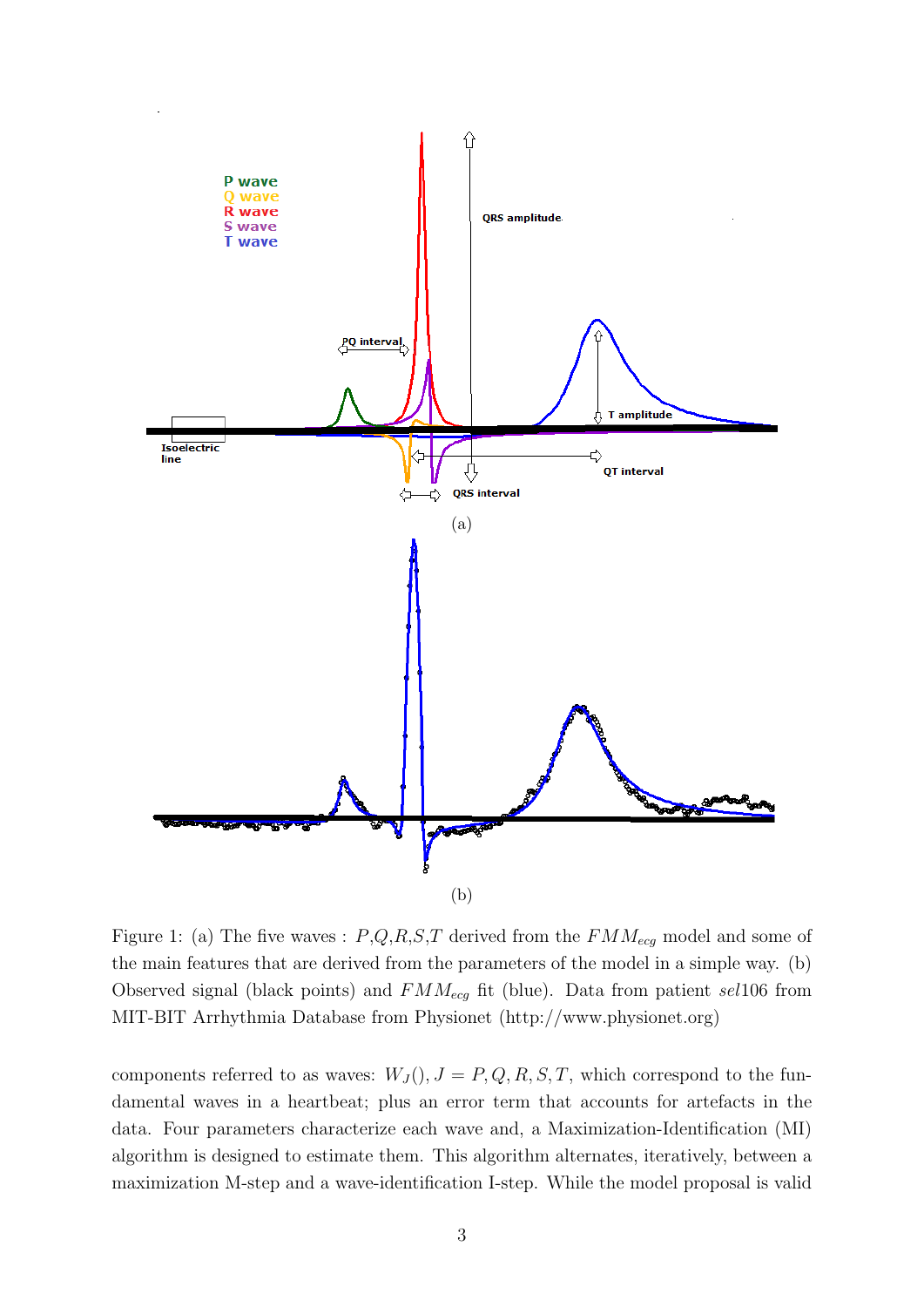for signals registered elsewhere, the I-step is lead-specific. Nevertheless, the I-step can be easily adapted to signals registered in other regions.

The main virtues of the novel approach can be summarized in five points which are validated in the paper. Firstly, the  $FMM_{ecq}$  model is physically meaningful representing the conduction of the electrical signal by the combination of five main waves presented in a normal heartbeat. Therefore, alterations in a specific wave identifies the part of the heart responsible. Secondly, for each wave, four parameters are extracted, measuring, amplitude, location, scale and shape. These parameters are able to characterize, reproduce and identify the variety of morphologies observed in real ECG signals. In addition, other interesting features are easily derived from these main parameters. Thirdly, the MI algorithm provides accurate and robust estimates of the model parameters discarding overfitting problems. Fourthly, the approach is not dependent on a training set and is valid for any ECG registered signal, independently of the preprocessing, frequency or scale. Finally, the approach has strong theoretical properties: is maximum likelihood based while assuming Gaussian errors, the parameters are identifiable and the estimators are consistent.

The validation of the  $FMM_{ecq}$  approach is not simple as there are many properties that the model is supposed to verify. Moreover, there is no multi-purpose approach in the literature similar to  $FMM_{eq}$ . Therefore, the main properties of  $FMM_{eq}$  are validated considering diverse alternative approaches. On the one hand, for global goodness of fit consistency, robustness and discriminative power, the  $FMM_{ecq}$  is compared with a modelbased approach, which considers a combination of Gaussian components, similar to that proposed by [\[8\]](#page-14-0). On the other hand, the ability to detect fiducial marks is compared with several recent machine learning approaches, in particular, those considered by [\[18\]](#page-14-10). In this paper, we deal with signals from Lead II and close to it. Simulated and publicly available data from databases in Physionet (www.physionet.org) [\[29\]](#page-15-8) are used. Very promising results have been obtained from real data. For example, Figure 1 shows the result of applying the  $FMM_{ecq}$  to data from patient sel106 in MIT-BIT database, a representative, typical pattern used by many authors. The waves drawn in Figure 1 (a) have not been artificially generated, but are simply the estimators provided by the MI algorithm for the five waves:  $W_J(.)$ ,  $J = P,Q,R,S,T$ . While panel (b) shows the combined  $FMM_{ecq}$  fit.

# 2 Overview of the  $FMM_{ecq}$  model

Suppose  $X(t_i)$ ,  $t_1 < ... < t_n$  are observations from one beat. Without loss of generality, we assume that  $t_i \in [0, 2\pi]$  (in any other case, transform the observed time points as in [\[28\]](#page-15-7).

For  $J \in \{P, Q, R, S, T\}$ , let  $v_J = (A_J, \alpha_J, \beta_J, \omega_J)'$  be the four-dimensional parameters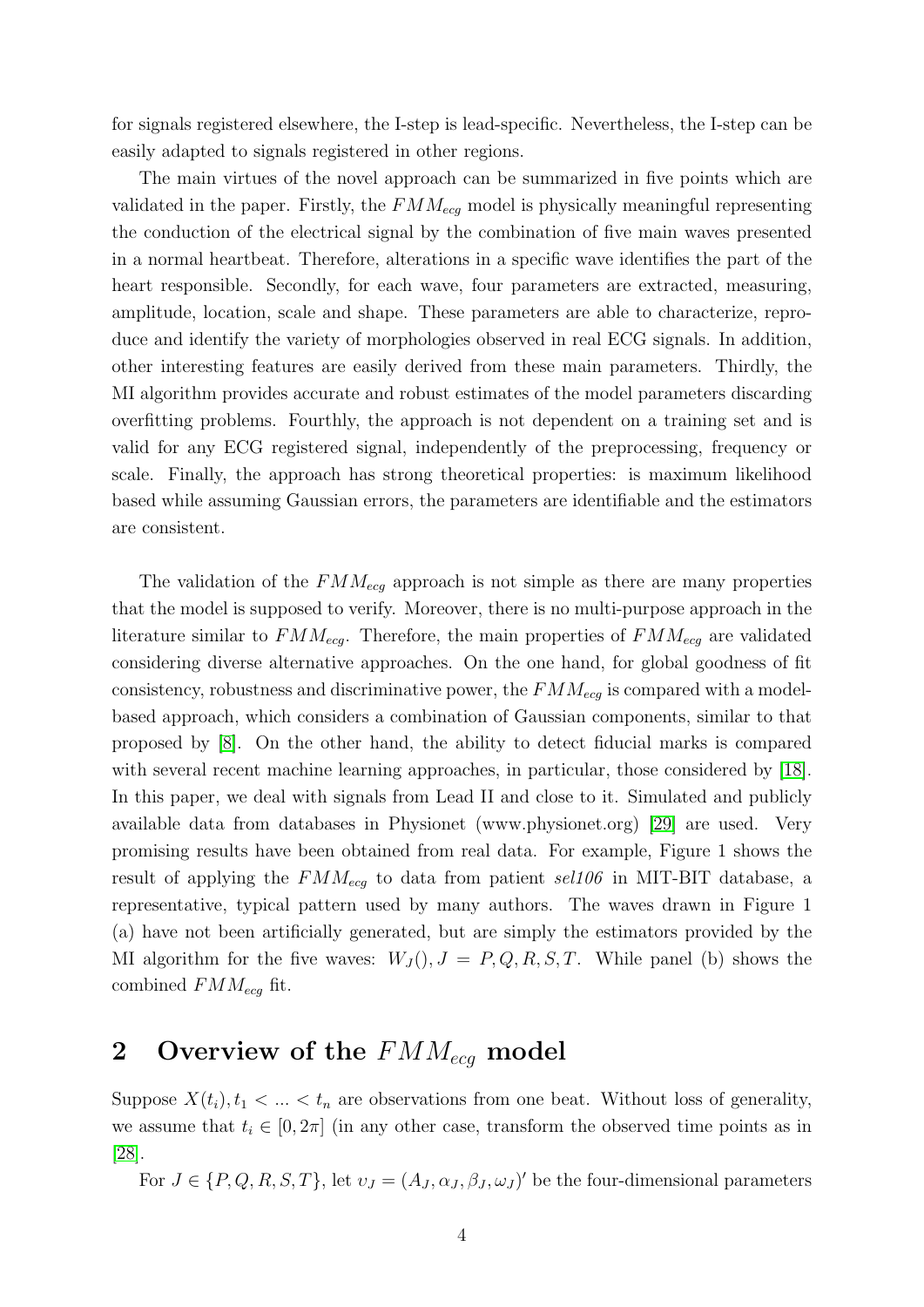describing the waveforms in such a way that

$$
W_J(t, v_J) = A_J \cos(\beta_J + 2 \arctan(\omega_J \tan(\frac{t - \alpha_J}{2})))
$$

Then, the  $FMM_{ecg}$  model, is defined as a parametric additive signal plus error model as follows:

<span id="page-4-0"></span>**Definition 1.**  $FMM_{ecg} \ model$ . For  $i = 1, ..., n$ :

$$
X(t_i) = \mu(t_i, \theta) + e(t_i);
$$

where,

$$
\mu(t,\theta) = M + \sum_{J \in \{P,Q,R,S,T\}} W_J(t,v_J);
$$

and

•  $\theta = (M, v_P, v_Q, v_R, v_S, v_T)$  verifying:

- 1.  $M \in \Re$
- 2.  $v_J \in \Re^+ \times [0, 2\pi] \times [0, 2\pi] \times [0, 1], J \in \{P, Q, R, S, T\}$
- 3.  $\alpha_P < \alpha_Q < \alpha_R < \alpha_S < \alpha_T < \alpha_P$
- $(e(t_1), ..., e(t_n))' \sim N_n(0, \sigma^2 I)$

The incorporation of circular order restrictions among the  $\alpha$ 's represent the ordered movement of the stimulus from the sinus node to the ventricles, passing through the atria, this giving the model physical interpretability. The restrictions guarantee the identifiability of the parameters once main wave  $R$  is located.

The parameter M is an intercept parameter and the components of  $v<sub>J</sub>$  describe different aspects of the morphology of wave  $J$ . Specifically, the parameter  $A_J$  measures the wave amplitude; a zero value indicating that the corresponding wave is not present. The parameter  $\alpha_J$  is a location parameter. In addition,  $\beta_J$  and  $\omega_J$  measure skewness and kurtosis, respectively. More specifically, assuming  $\alpha_J = 0$ , the values for parameter  $\beta_J$ close to  $\pi$  (or  $2\pi$ ) represent a unimodal symmetric wave (or an inverse unimodal symmetric wave); as  $\beta_J$  moves away from these values, the patterns are more asymmetric and the values of  $\beta_J$  equal to  $\pi/2$  or  $3\pi/2$  describe a wave with both crest and trough with completely asymmetric patterns. The parameter  $\omega_J$  measures the sharpness of the peak,  $\omega_J = 1$  corresponds to an exact sinusoidal shape and, as  $\omega_J$  approaches zero, the sharpness becomes more pronounced (see [\[28\]](#page-15-7) for more details in parameter interpretation).

Other features extracted from the main parameters are the marks for crest  $(t^U)$  and trough times  $(t^L)$ , defined for  $J \in \{P, Q, R, S, T\}$  as follows:

$$
t_J^U = \alpha_J + 2\arctan(\frac{1}{\omega_J}\tan(\frac{-\beta_J}{2})); t_J^L = \alpha_J + 2\arctan(\frac{1}{\omega_J}\tan(\frac{\pi-\beta_J}{2}))
$$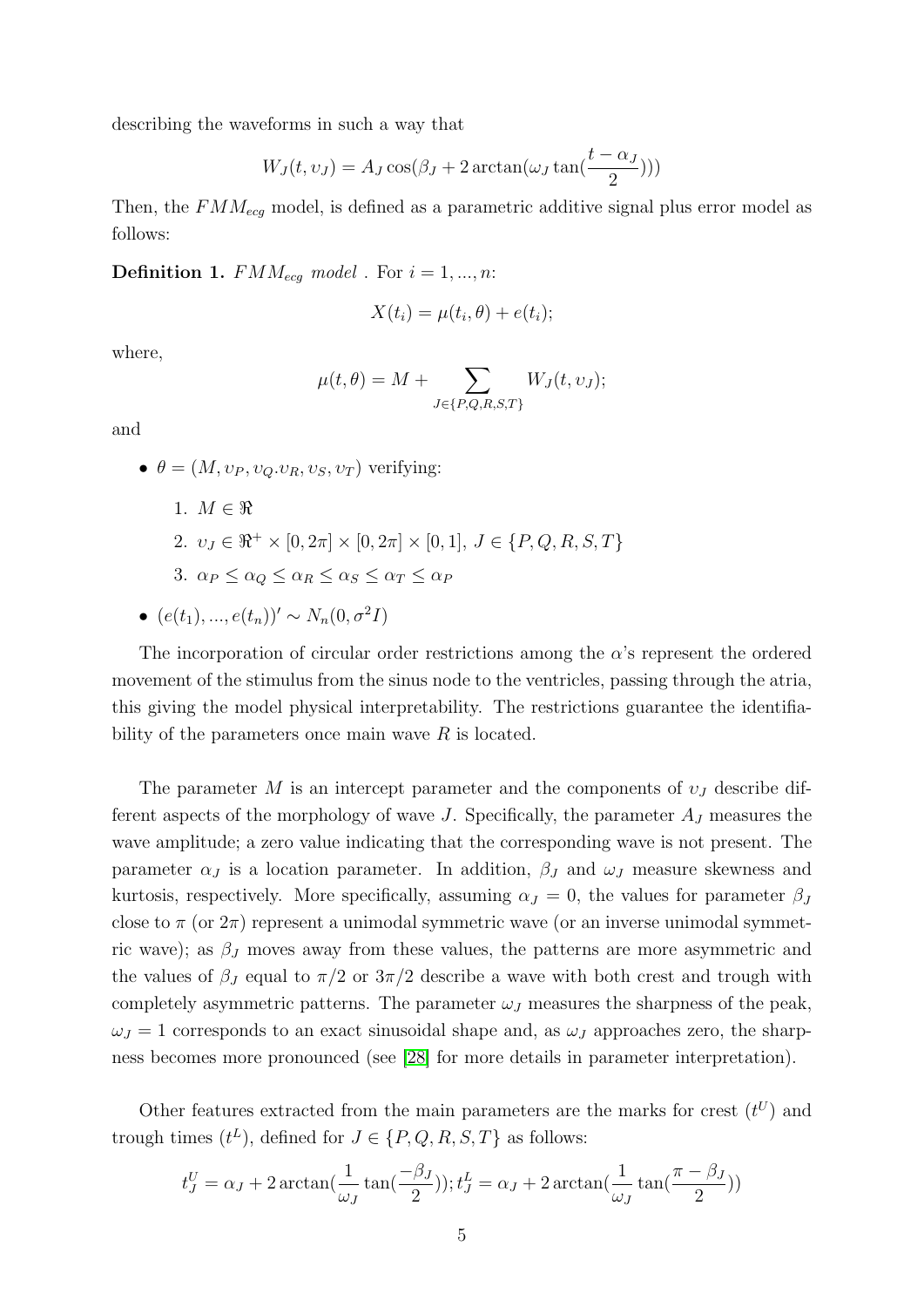Moreover, measurements of inter-wave intervals, as those in Figure [1](#page-2-0) (a) are calculated using angular distances between these marks, and other features, such as those used in the literature of ECG interpretation, can be easily derived from the main parameters. However, while the estimation of features proposed in the literature often depends on the algorithm and voltage measurements [\[4\]](#page-13-3),  $FMM_{eca}$  provides systematic and reliable measurements.

In the estimation process, to improve the waves identification when atypical patterns are observed, additional conditions are imposed.

The dependence of signal, waves and model on the parameters  $\theta$  or  $\nu$  is omitted when no confusion across this paper.

#### 3 Validation

Three different validation analyses have been performed. The first two refer to the QT database [\[30\]](#page-15-9) and the third is a simulation experiment, which is deferred to Supplementary Information. The QT database was chosen as it has been used recently by several authors and provides a wide range of morphologies associated with healthy and pathological ECG's. The database contains 105 ECG records and signals from two leads. We analyse the segment for each patient for whom the  $T$  or  $P$  waves have been manually annotated, as well as the data corresponding to the signal closest to Lead II (in most cases it corresponds to the first signal). For patient sel42, data from the first signal are not reliable, instead, the inverse of the second one is analysed as it represents a signal closer to Lead II.

A total of 3,623 single beats signals have been analysed.

The validation includes, the global fit of the model, the identifiability of parameters, the accuracy and consistency of estimators, the robustness of the model against noise, the capability to characterize different morphologies, but also the performance in specific tasks of practical interest as the subject discrimination or the determination of the fiducial marks of T and P waves.

#### 3.1 Analysis of QT database signals. Graphical and analytical results.

For each single beat, the value of a coefficient of determination that measures the proportion of the variance explained by the model out of the total variance, is denoted by  $R^2$  and is obtained as follows:

<span id="page-5-0"></span>
$$
R^{2} = 1 - \frac{\sum_{i=1}^{n} (X(t_{i}) - \hat{\mu}(t_{i}))^{2}}{\sum_{i=1}^{n} (X(t_{i}) - \overline{X})^{2}}
$$
(1)

The  $R^2$  values are very high across patients, being  $R^2$  global mean (SD) equal to  $0.98(0.02)$ .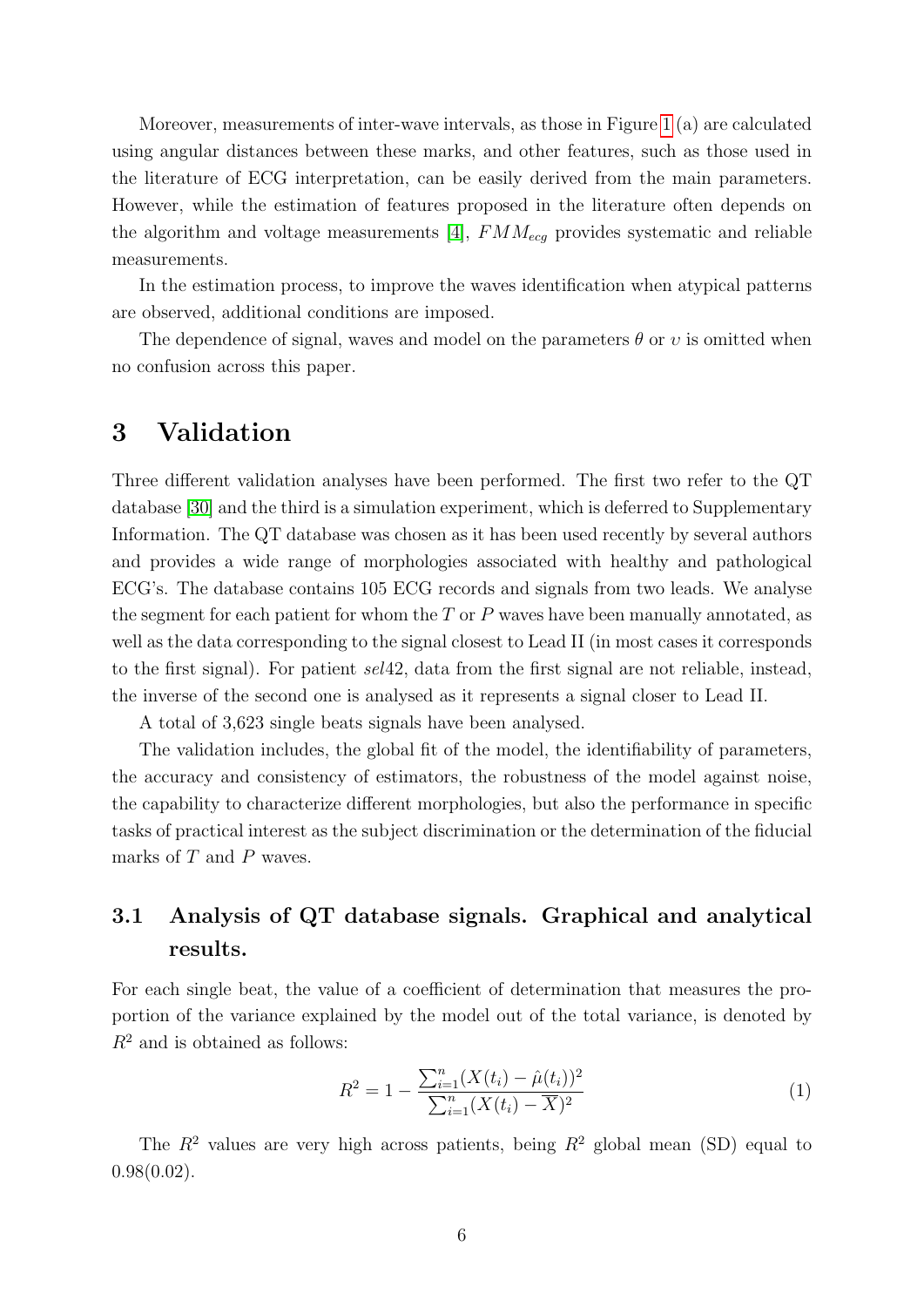<span id="page-6-0"></span>

Figure 2: Observed ECG segments (black lines),  $FMM_{ecg}$  fits (blue lines) and fiducial marks for R wave( $\bullet$ ), T wave( $\star$ ), P wave(+); for (a) NORMAL, (b) PACE, (c) RBBB, (d) APC, (e) PVC and (f) NOISY patterns.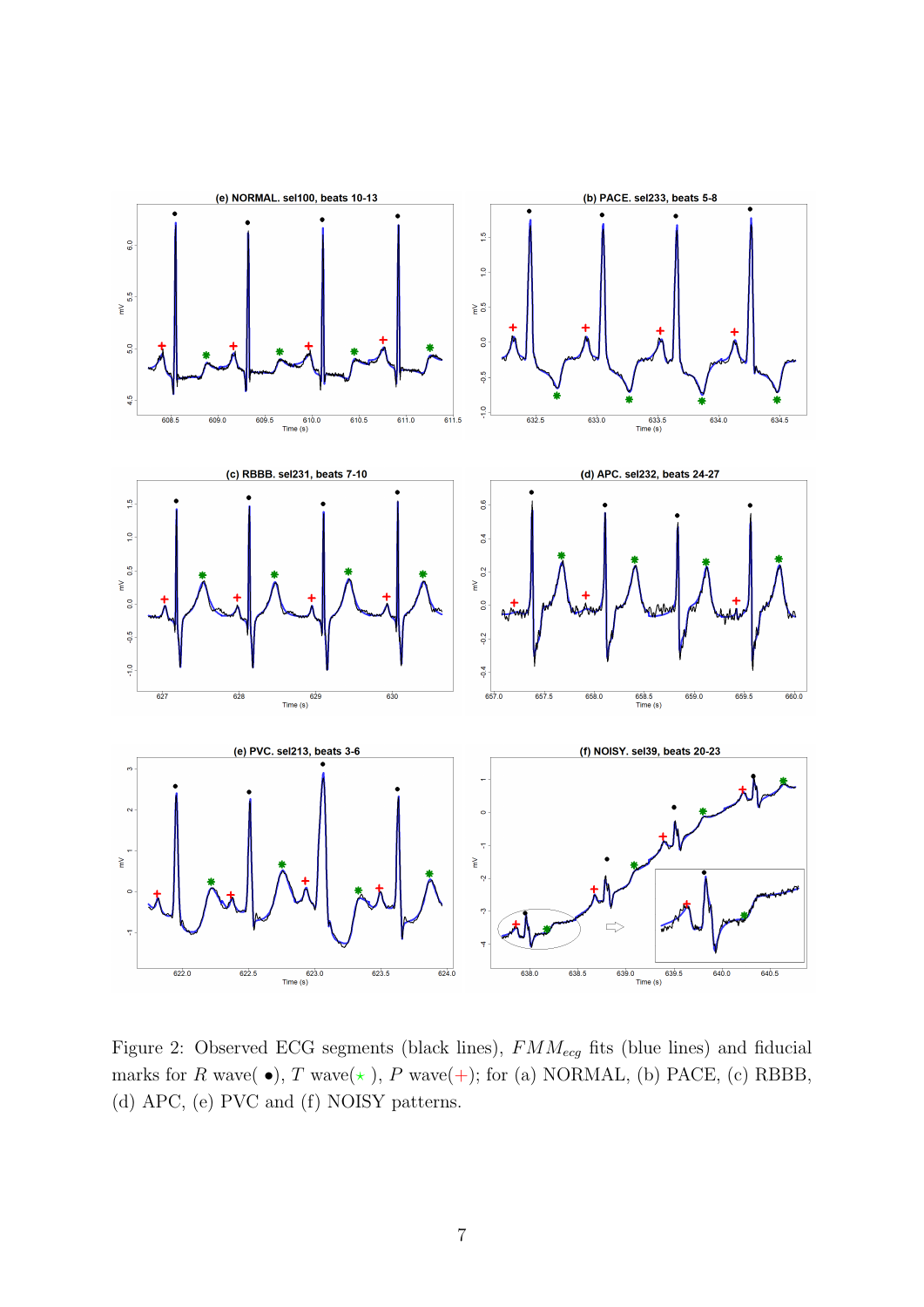A selection of ECG segments to which the model has been fitted, are shown in Figure [2,](#page-6-0) the first five correspond to the most frequent categories according to Physionet's classification of the heartbeats by their morphology. The selected categories are the ones that appear most frequently in the databases and are identified as: NORMAL (typical pattern), PACE (Paced beat), RBBB (Right bundle branch block beat), APC (Atrial premature beat), and PVC (Premature ventricular contraction); besides a NOISY pattern is also considered. The NOISY pattern exhibited both, low and high frequency noise as the zoom in the corresponding plot shows. The  $R^2$  specific means, is equal to 0.92 for the NOISY and higher than 0.98 for the others.

It is interesting to observe how the specific shapes of the five main waves contribute to draw the observed pattern of the different morphologies as it is shown in Figure [3.](#page-8-0) The estimated values of the parameters, recorded on the right side of the plots, quantify and describe the patterns, and explain the differences between the morphologies.

On the other hand, the potential of the  $FMM_{ecq}$  parameters to solve the problem of subject identification is also shown. A Fisher linear discriminant analysis is applied, using as predictors:  $A_J, \omega_J, \beta_j; J = P, Q, R, S, T$  (where missing values are replaced with the median value of the corresponding patient) and the one-leave-out rule to estimate the error rate. Only 8.6% out of the 3,623 beats do not correctly identify the true patient. This error rate is very low taking into account the difficult task of discrimination among the 105 patients. As far as we know, this is the first time that this milestone has been achieved for the QT database, since other authors consider specifically selected sets of patients of a much smaller size ([\[31\]](#page-15-10) and references therein). Moreover, a complete analysis is provided in the Supplementary Information, including specific-patient plots and statistics for the main  $FMM_{ecq}$  parameters, see Figures S4-S10 and Table S4, respectively. The results reveal consistency and reliability of estimators and a great potential for individual identification tasks.

### 3.2 Analysis of QT Data base signals.  $P$  and  $T$  wave annotations.

This question is still a challenge as [\[32\]](#page-15-11), [\[33\]](#page-15-12), [\[34\]](#page-16-0) or [\[35\]](#page-16-1), among others, confirm.

Let  $\hat{t}_J^{FI}$ ,  $J = T, P$  be the fiducial  $FMM_{ecg}$  marks. Where if wave J is positive  $(\hat{t}_J^{FI} = \hat{t}_J^U)$  or negative  $(\hat{t}_J^{FI} = \hat{t}_J^L)$  is determined by  $\hat{\beta}_J$  and  $\hat{\mu}(t_J^{FI})$ .

In order to perform a fair comparison with alternatives approaches, we follow the analysis in [\[18\]](#page-14-10). Several measures are calculated to assess the wave detection: sensivity  $(Se = \frac{TP}{TP+FN})$ , positive predictive value  $(PPV = \frac{TP}{TP+FP})$ , detection error rate  $(DER =$  $\frac{FP+FN}{TP+FN}$  and F1 score  $(F1 = \frac{2TP}{2TP+FP+FN})$ , where TP is the number of true positive detections, FN stands for the number of negative detections and FP stands for the number of false positive detections, that is, when the fiducial mark is outside the range of  $\pm 75$ ms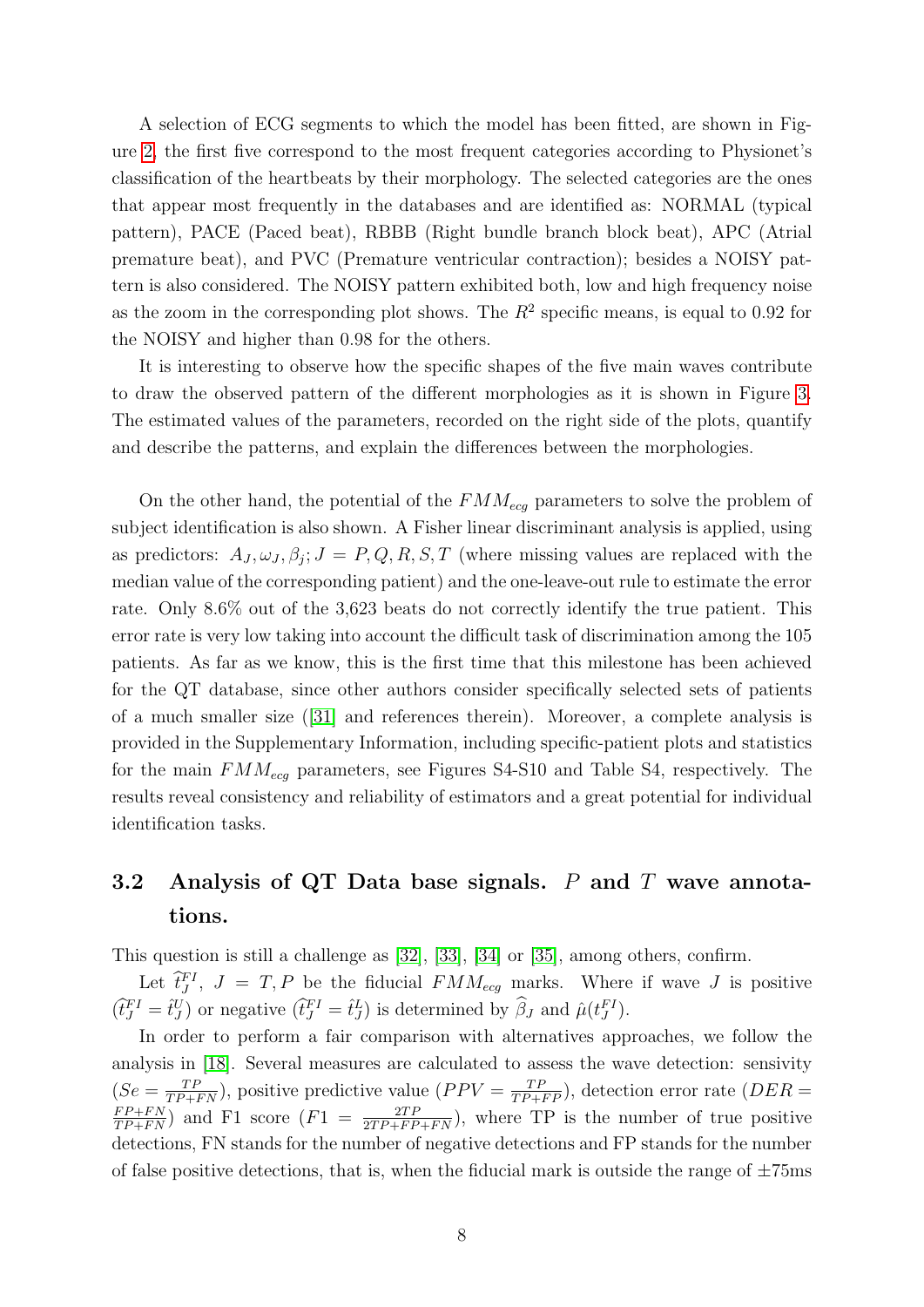<span id="page-8-0"></span>

Figure 3:  $FMM_{ecq}$  waves and corresponding parameters, for representative beats from (a) NORMAL, (b) PACE, (c) RBBB, (d)APC, (e) PVC and (f) NOISY patterns. P (green),  $Q$  (yelow),  $R$  (red),  $S$  (violet), and  $T$  (blue)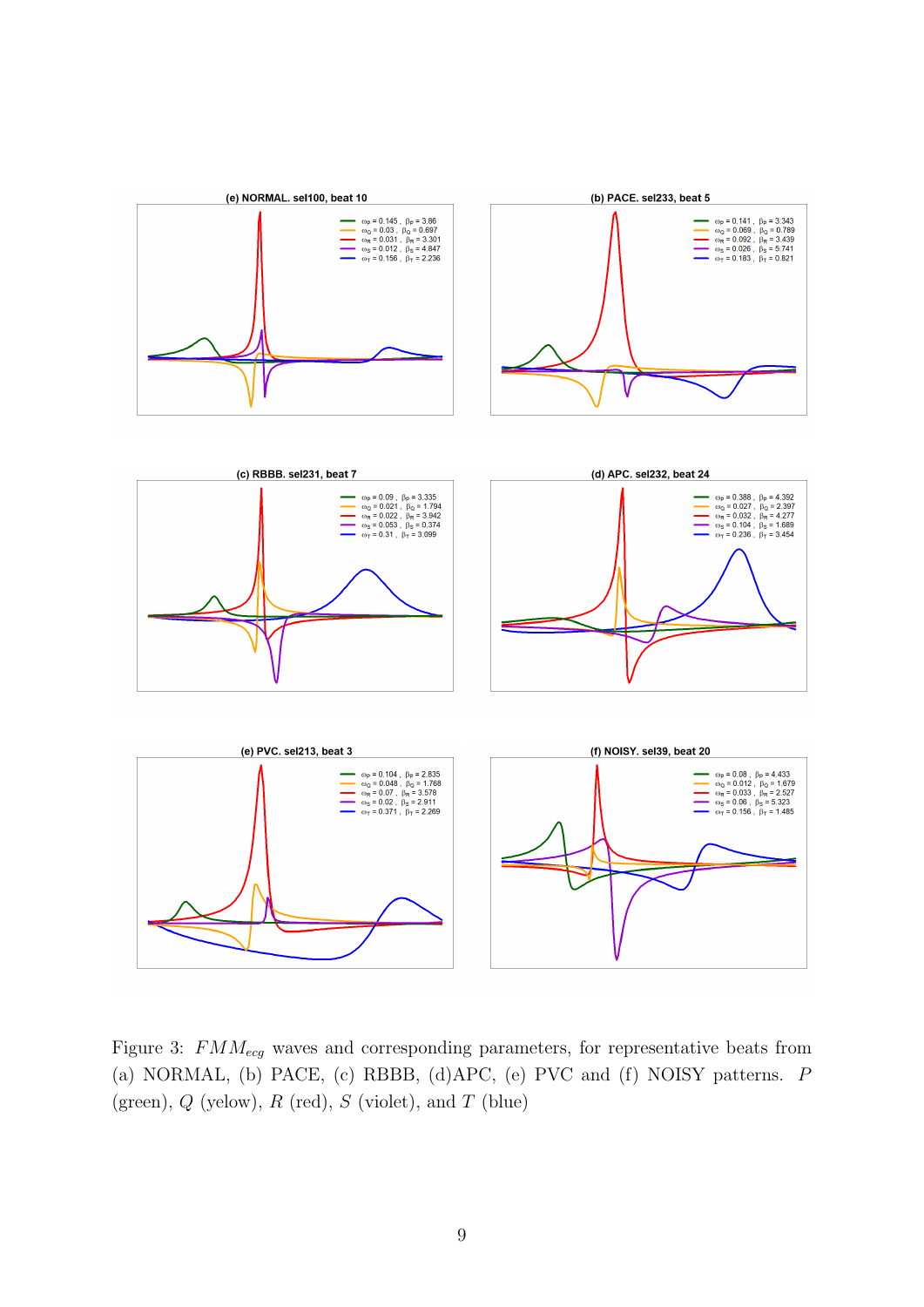from the annotated peak/trough.

Table [1](#page-9-0) shows the results, along with the four best methods in [\[18\]](#page-14-10), i.e., Martinez PT, Martinez WT+templates, Martinez WT+PT and Martinez PT + templates.

<span id="page-9-0"></span>Table 1: Summary of performance measures  $P$  and  $T$  waves detection from  $QT$  first signal data.

| Method                | $P$ Wave  |      |     |          |       |           |           |          |
|-----------------------|-----------|------|-----|----------|-------|-----------|-----------|----------|
|                       | No. beats | TP   | FP  | FN       | Se(%) | $PPV(\%)$ | $DER(\%)$ | $F1(\%)$ |
| $FMM_{eca}$           | 3194      | 3085 | 212 | 109      | 96.59 | 93.57     | 10.05     | 95.05    |
| Martinez PT           | 3194      | 2859 | 342 | 335      | 89.51 | 89.32     | 21.20     | 89.41    |
| Martinez WT+templates | 3194      | 2751 | 395 | 443      | 86.13 | 87.44     | 26.23     | 86.78    |
| Martinez WT+PT        | 3194      | 2932 | 416 | 262      | 91.80 | 87.57     | 21.23     | 89.64    |
| Martinez PT+templates | 3194      | 2816 | 320 | 378      | 88.15 | 89.90     | 21.85     | 89.41    |
| Method                | $T$ Wave  |      |     |          |       |           |           |          |
|                       | No. beats | TP   | FP  | FN       | Se(%) | $PPV(\%)$ | $DER(\%)$ | $F1(\%)$ |
| $FMM_{eca}$           | 3542      | 3542 | 415 | $\Omega$ | 100   | 89.51     | 11.72     | 94.47    |
| Martinez PT           | 3542      | 2985 | 559 | 557      | 84.27 | 84.22     | 31.50     | 84.25    |
| Martinez WT+templates | 3542      | 3115 | 464 | 427      | 87.94 | 87.03     | 25.15     | 87.49    |
| Martinez WT+PT        | 3542      | 3030 | 558 | 512      | 85.54 | 84.44     | 30.20     | 84.99    |
| Martinez PT+templates | 3542      | 3035 | 505 | 507      | 85.68 | 85.73     | 28.57     | 85.71    |

 $FMM_{ecg}$  gives the best results for all the validation measures and for both P and T peak/trough detection. It is especially striking that DER is less than halved in comparison to other methods for both T and P wave detection. The accurate detection of waves provided by  $FMM_{eq}$  is more valuable as the algorithm has not been specifically designed for this task, as it also serves other purposes.

Specific patient measures are given in Tables S5 and S6. Besides, Figures S11-S16 show cases where the  $FMM_{ecg}$  annotation is correct but is annotated mistaken as  $FN$ or FP. In some of those cases, what happens is that Physionet annotation uses the information from the second signal or from a close beat. In other cases, what happens is the  $FMM_{eq}$  annotation is more reasonable than, or as least as reasonable as, the Physionet annotation, although different. These cases indicate that the good  $FMM_{eca}$ results from Table [1](#page-9-0) could even be improved.

### 4 Discussion

From the methodological point of view, two contributions are proposed in this paper that have never been described before in the literature. On the one hand, a regression model with multiple oscillatory components, which is formulated in terms of angular variables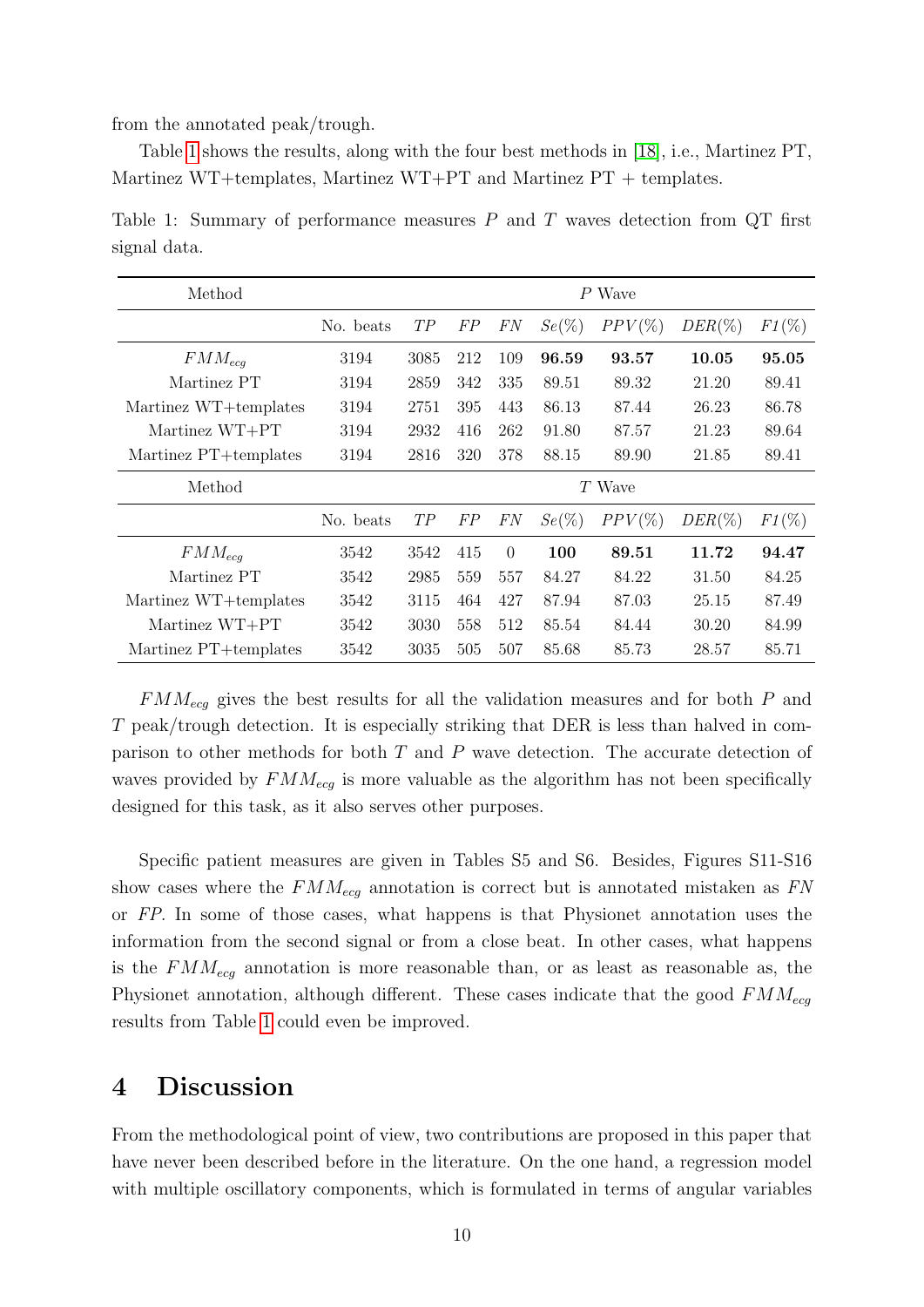that represents the periodic movement of the waves, and that incorporates restrictions among the parameters, is considered. And, on the other hand, an MI original algorithm of estimation is designed. These methodological contributions have been proved here to be very relevant for their application in the description of the cardiac rhythm, but the potential is higher as they will likely be able to solve problems in other fields.

As for the contributions to the automatic diagnosis of cardiovascular diseases and other clinical uses, the highlight of our approach is that it provides a set of new parameters and features with high descriptive potential which provides a concise analytical description of the morphology of the five main waves; specifically, its high capacity in human recognition has been demonstrated. Moreover, it is also very reliable even in abnormal and poor quality ECGs, it does not use training data and it works independently of preprocessing, scale and frequency.

The  $FMM_{ecq}$  parameters can be very useful to generate an automatic diagnostic by imitating the recognition skills of human beings, because estimated values under a given condition can be compared with reference values. In addition, the influence of such factors as age, gender, physical condition, medication, anatomic or genetic differences can be taken into account. In fact, actual automatic diagnosis proposals fail due to two main causes; firstly, because different and unreliable measurements are used; secondly, because different problems in origin generate partially similar morphologies and, conversely, a certain anomaly is not associated with a single pattern. Using personalized reference ranges avoids false positives in diagnosis and subscribes to the global trend towards personalized medicine.

Moreover, the new parameters can be used in experimental essays to test medical and preventive strategies, to study the evolution of the heart's functioning, or in biometric identification.

The limitations of the approach, which are also challenges and extensions for future research, are sketched out next.

Firstly, a catalogue of interesting patterns together with their parametric characterization must be elaborated in collaboration with an expert. This question is partially addressed here, but a much more precise and detailed study is needed. This task should be done by the incorporation of identification algorithms from other leads.

Secondly, there are a few patterns, such as the Atrial Flutter, that do not fit well into the five main wave paradigm, but for which it is possible to design a specific algorithm. The analysis of multiple leads would also facilitate the wave identification task and provide more accurate results.

Finally, the incorporation of covariates, the definition of multivariate models and dynamic models, are statistical extensions to be studied that have several applications in the clinic. Specifically, the covariates would serve to assess the influence of medication or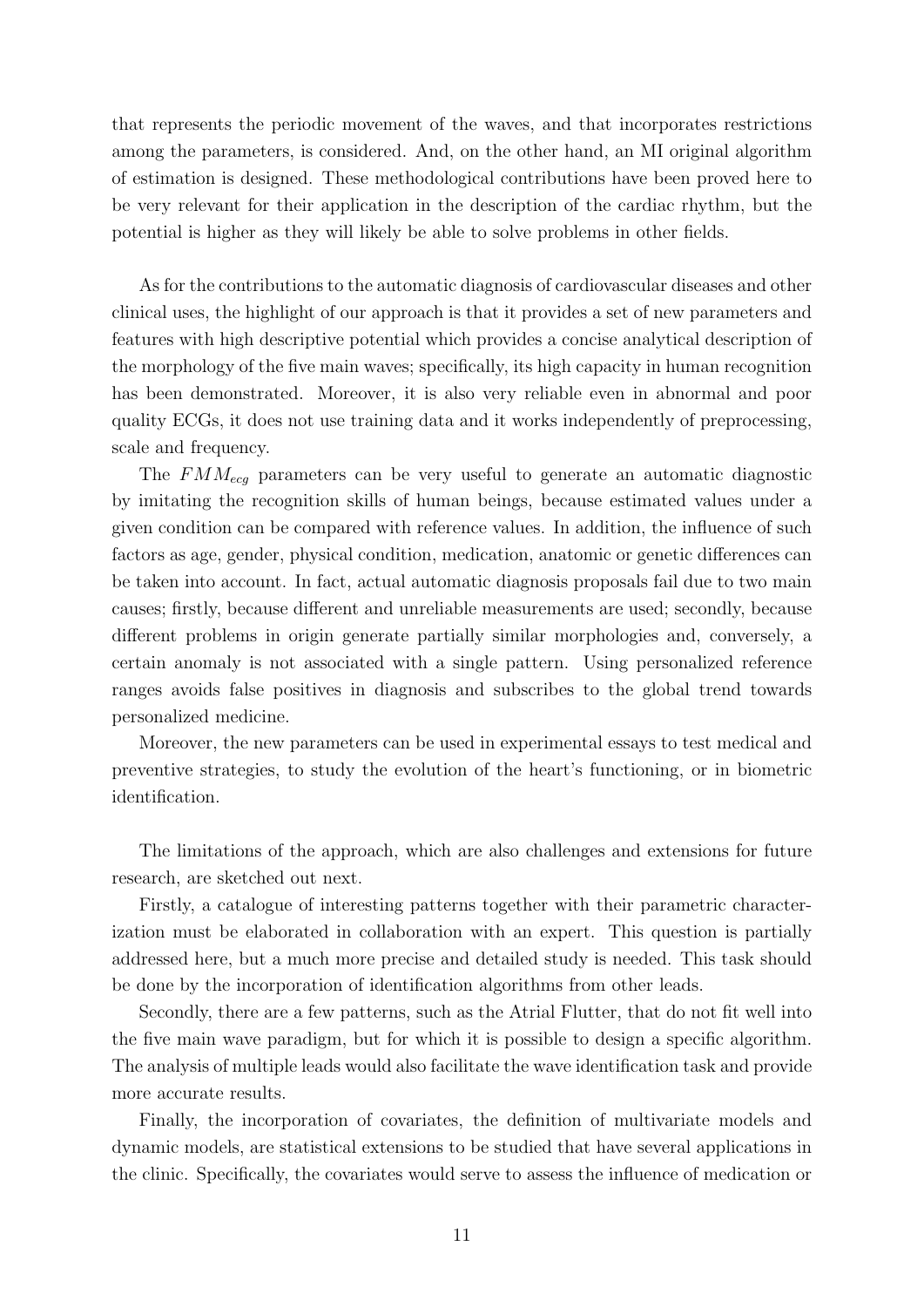the effect of interventions and multivariate and dynamic models would serve to describe spatio-temporal behaviours and model relationships between biological processes.

#### 5 Methods

The application of our method for the QT database analysis and simulations assumes that QRS annotations are provided. The detection of the QRS complex is a highly researched problem and well solved; interesting references on the subject are [\[36\]](#page-16-2), [\[37\]](#page-16-3), [\[38\]](#page-16-4), [\[39\]](#page-16-5) and [\[40\]](#page-16-6), among others. The QRS annotations and RR values (distances between consecutive QRS annotations), provided by Physionet, are used to select the specific segment corresponding to a single beat in our data analysis. For a given  $QRS$  annotation,  $t^{QRS}$ , let  $RR_-\,$  and  $RR_+\,$  be the RR obtained from the previous and the next  $QRS$  annotation, respectively. Then, the input for the analysis of a single beat are the observations,  $X(t_i)$ , where  $t_i \in [t^{QRS} - 40\%RR_-, t^{QRS} + 60\%RR_+]$ ,  $i = 1, ..., n$ , which before entering the algorithm, pass a trend removal step to reduce the influence of the low frequency noise, if necessary.

The MI algorithm, described below, uses these input data to derive predicted values for the voltage and features.

#### 5.1 MI Algorithm

Consider the model in Definition [1.](#page-4-0) The estimation problem reduces to solving the following optimization problem:

$$
Min_{\theta \in \Theta} \sum_{i=1}^{n} [X(t_i) - \mu(t_i, \theta)]^2
$$

Where  $\Theta$  is the parametric space. For a typical ECG pattern  $\Theta$  is simply defined as in Definition [1](#page-4-0) through the restrictions among the  $\alpha$ 's. However, in order to arrive to a right identification of letters in atypical patterns in real practice, additional restrictions are needed. Mathematically, it means that  $\Theta$  is reduced and are incorporated as thresholds in the algorithm.

The optimization problem above is computationally intensive and it is solved using a iterative algorithm which alternates M and I steps that provide successive estimators for  $W_J, J = P, Q, R, S, T$ . The M step provides  $K \geq 5$  oscillatory components using a backfitting algorithm and the I step assigns  $K \leq 5$  letters to, at most, five of these components. Typically,  $K = 5$ , however, in the presence of significant noise or when the morphology is pathological, sometimes, the interesting waves may be null or be hidden between the sixth or seventh component (very exceptionally in others). For each component, the  $FMM$  parameter values and percentage of explained variance,  $PV$ , are computed. The latter defined as follows,

$$
PV_k = R_{1,\dots,k}^2 - R_{1,\dots,k-1}^2,
$$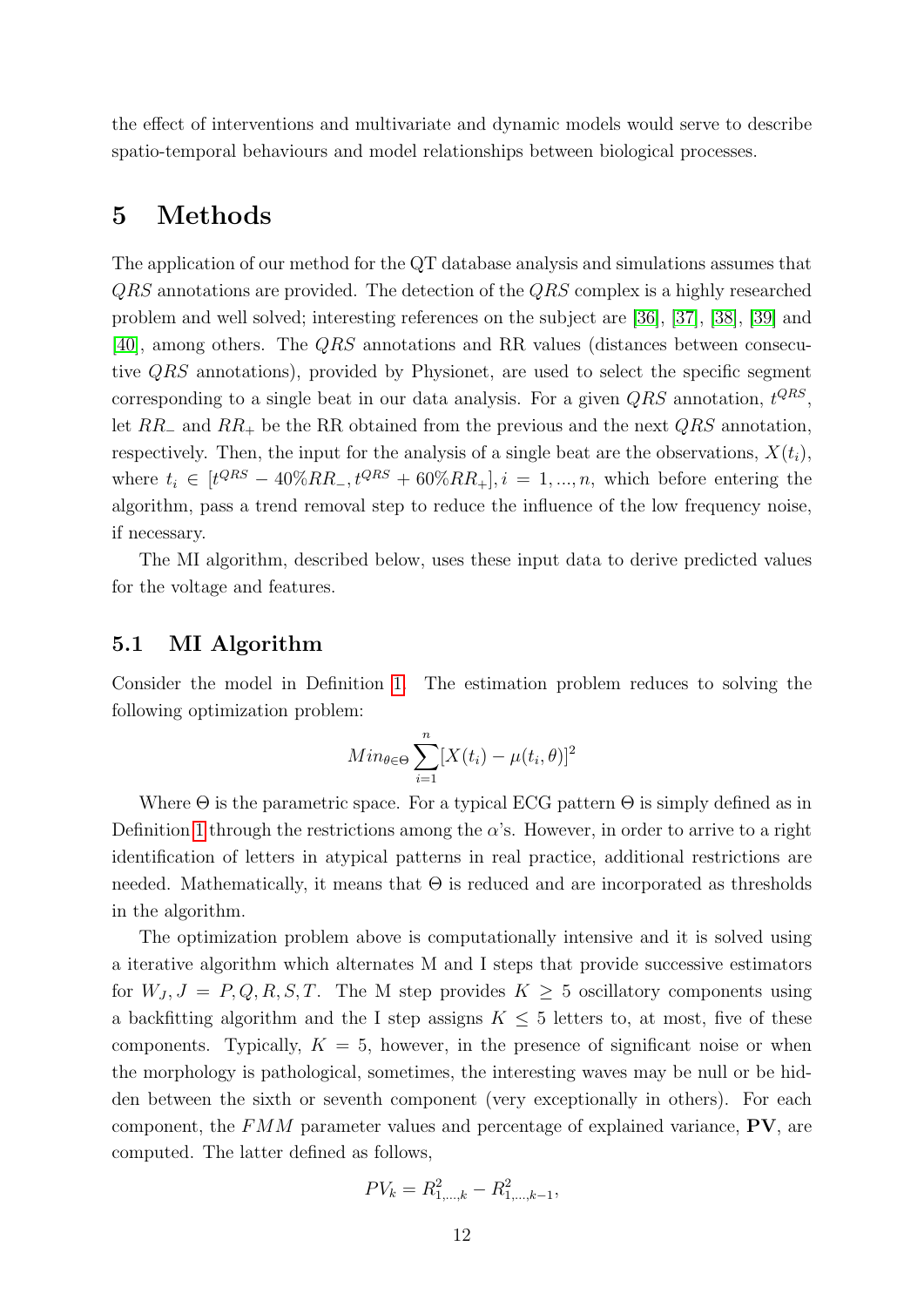where  $R_{1,\dots,k}^2$ , defined in [\(1\)](#page-5-0), refers to a multicomponent FMM model with  $K = k$ components. For atypical patterns, the identification is done using thresholds which have been checked over many previous fits to a wide variety of ECG patterns in Physionet.

The initial values for the components to start the backfitting are those of the waves assigned so far and zero for the rest. The algorithm finishes when there is no significant increase in the percentage of variance explained or when a maximum number of iterations is attained. An increase of less than 0.01% in the percentage of variance explained and a maximum of 10 iterations has been used in the analysis of the QT database.

**M** step: The backfitting algorithm is designed by fitting a single  $FMM$  component succesively to the residuals. To fit a single component, an adapted algorithm from that in [\[28\]](#page-15-7) is developed. The numbers of backfitting passes depends on the initialization. In the first M step up to 5 full turns of the backfitting are made.

I step: The R is assigned in the first place. R wave corresponds to the component, in the top five, with highest PV between components close to  $t^{QRS}$ ,  $\pi/2 < \beta < 5\pi/3$ (with a crest not a trough),  $\omega < 0.12$  (sharp) and maximum  $\mu(t_j^U)$  (exceptionally the second maximum). Next, preassignation of  $P, Q, S$  and T to the free components among the first five is done using  $\alpha_P \leq \alpha_Q \leq \alpha_R \leq \alpha_S \leq \alpha_T$ . This preassigment corresponds to the definite assignment in typical patterns. Successive steps are needed when the preaasignation components do not exhibit the expected wave morphology features, known from literature; it can be due to the absence of a wave or to the presence of noisy components. New assignations of letter to components are conducted using thresholds on the FMM parameters that represent the previous knowledge. For instance, thresholds to decide between P or Q, are derived assuming that Q is between P and  $R(\alpha_P \leq \alpha_Q \leq \alpha_R)$ , Q is often sharper  $(\omega_Q < \omega_P)$ , and Q has a trough, while P has a crest. Noisy components are detected with small  $PV$ 's and  $\omega$  values.

The outputs will be considered satisfactory (OK) only when the five letters are assigned and the parameters of the corresponding components describe the expected morphology.

Figure [4](#page-17-0) shows a flowchart of the algorithm where different colours are used for M and I steps. The R code to implement the algorithm is available from corresponding author on reasonable request.

#### Acknowledgments

The authors gratefully acknowledge the financial support received by the Spanish Ministerio de Ciencia e Innovación and European Regional Development Fund; Ministerio de Economía y Competitividad grant [MTM2015-71217-R to CR] and Spanish Ministerio de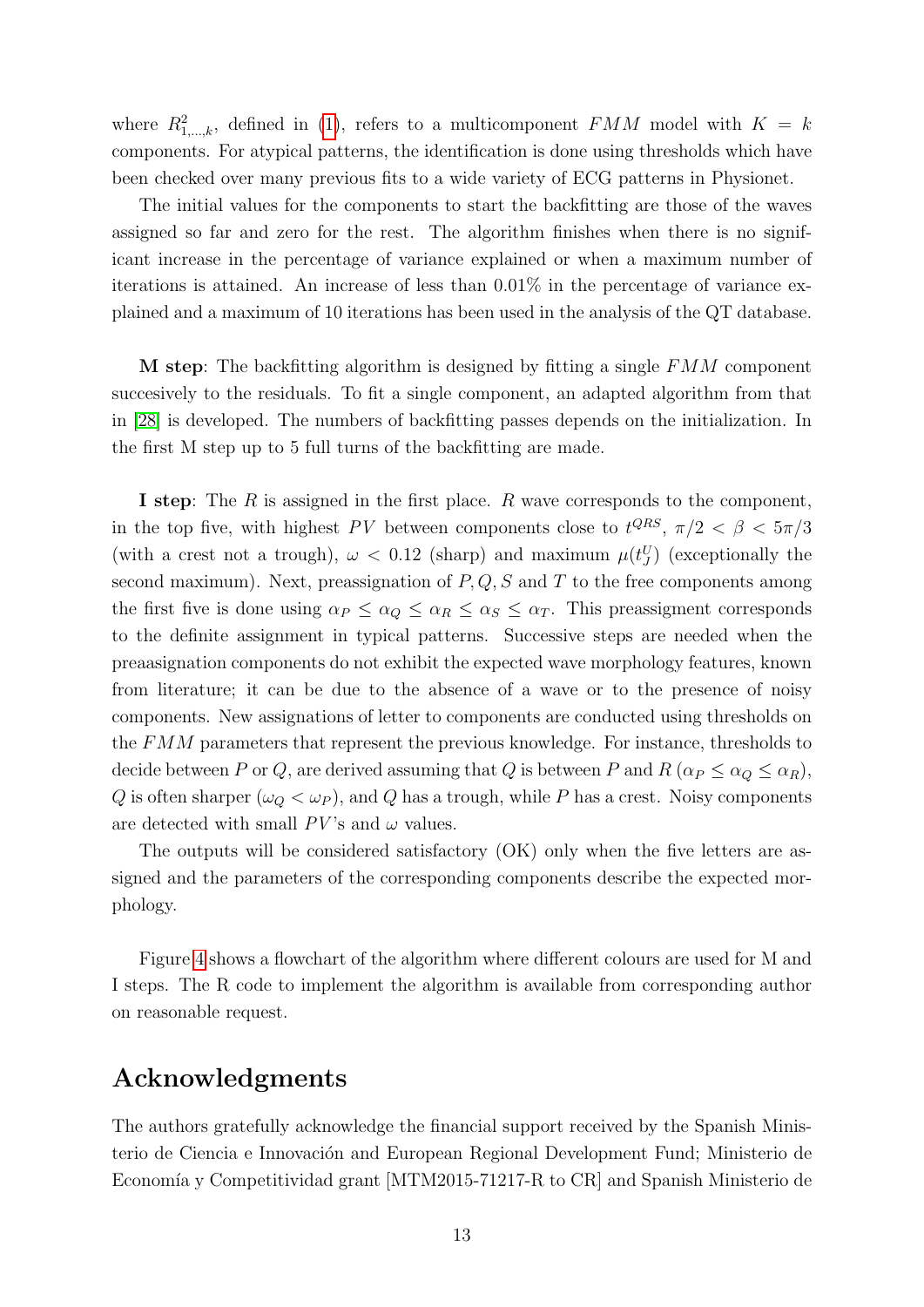Educación, Cultura y Deporte  $[FPU14/04534]$  to YL.

#### Author contributions

CR: Conceived aims, theoretical proposal, conceptual design, designed of MI algorithm, developed computational code, wrote the manuscript. YL : Designed of MI algorithm, developed computational code, processed original data, generated simulations, approved manuscript. AL: Optimized the computational code, approved manuscript.

The authors declare no potential conflict of interests.

#### Materials & Correspondence

Materials and correspondence should be sent to Dr. Rueda. email: [cristina.rueda@](cristina.rueda@uva.es) [uva.es](cristina.rueda@uva.es)

# References

- <span id="page-13-0"></span>[1] Maršánová, L. et al. Ecg features and methods for automatic classification of ventricular premature and ischemic heartbeats: A comprehensive experimental study. Scientific reports 7, 11239 (2017).
- <span id="page-13-1"></span>[2] Quarteroni, A. L. F., Manzoni, A. & Vergara, C. The cardiovascular system: mathematical modelling, numerical algorithms and clinical applications. Acta Numerica 26, 365–590 (2017).
- <span id="page-13-2"></span>[3] Kiranyaz, S., Ince, T. & Gabbouj, M. Personalized monotoring and advanced warning system for cardiac arrythmias. Scientific Reports 7, 1–8 (2017).
- <span id="page-13-3"></span>[4] Schläpfer, J. & Wellens, H. Computer-interpreted electrocardiograms: benefits and limitations. Journal of the American College of Cardiology 70, 1183–1192 (2017).
- <span id="page-13-4"></span>[5] Dinakarrao, S., Jantsch, A. & Shafique, M. Computer-aided arrhythmia diagnosis with bio-signal processing: A survey of trends and techniques. ACM Computing Surveys (CSUR) 52, 1–23 (2019).
- <span id="page-13-5"></span>[6] McSharry, P., Clifford, G., Tarassenko, L. & Smith, L. A dynamical model for generating synthetic electrocardiogram signals. IEEE transactions on biomedical engineering 50, 289–294 (2003).
- <span id="page-13-6"></span>[7] Sayadi, O., Shamsollahi, M. & Clifford, G. Synthetic ecg generation and bayesian filtering using a gaussian wave-based dynamical model. Physiological measurement 31, 1309–1333 (2010).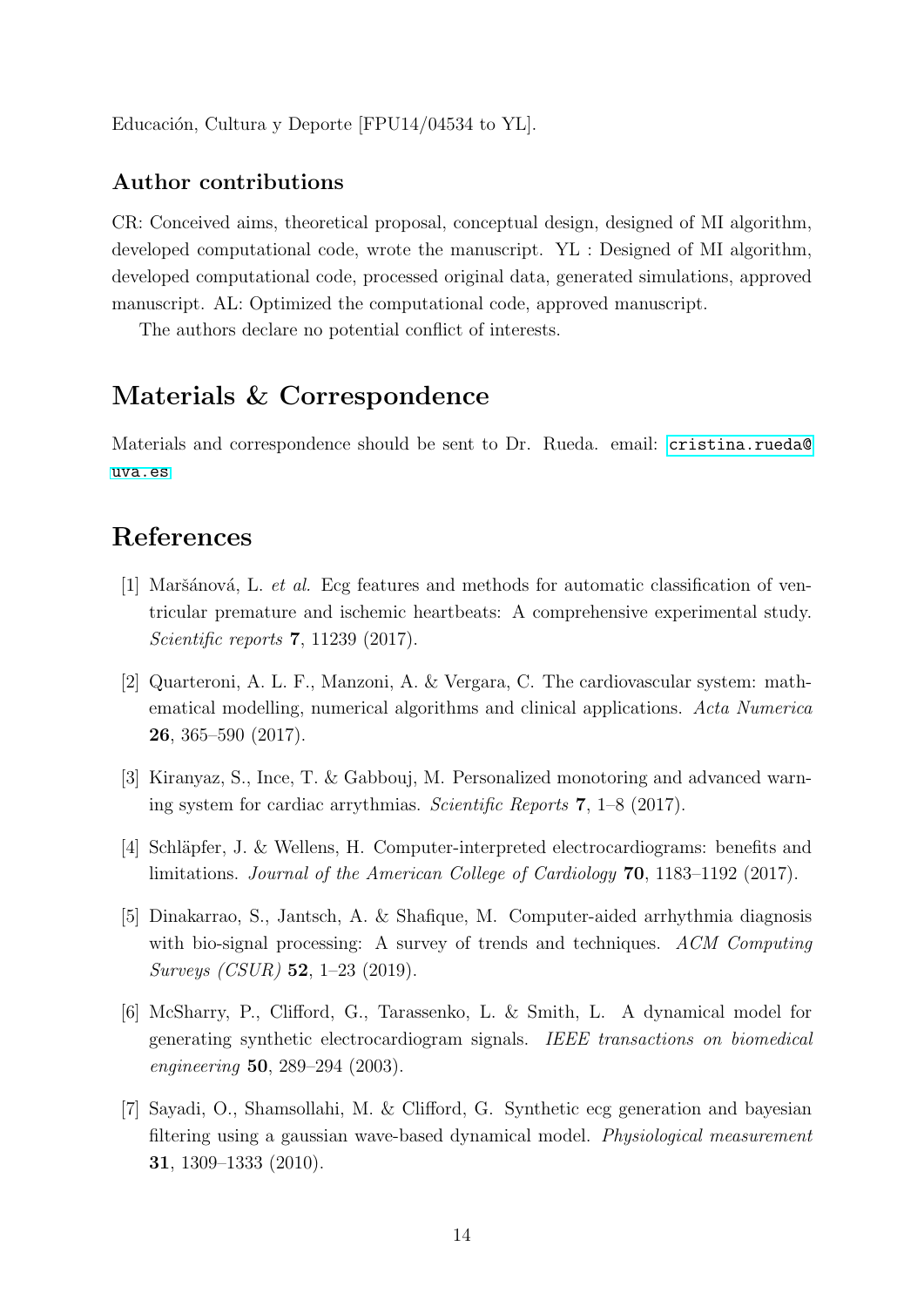- <span id="page-14-0"></span>[8] Roonizi, E. & Sameni, R. Morphological modeling of cardiac signals based on signal decomposition. Computers in biology and medicine 43, 1453–1461 (2013).
- <span id="page-14-1"></span>[9] Peng, T., Trew, M. & Malik, A. Predictive modeling of drug effects on electrocardiograms. Computers in biology and medicine 108, 332–344 (2019).
- <span id="page-14-2"></span>[10] Lopes, F. & Gois, J. Ecg model parameters optimization and space state reconstruction. Journal of the Brazilian Society of Mechanical Sciences and Engineering 40, 1–10 (2018).
- <span id="page-14-3"></span>[11] Quiroz-Juárez, M., Jiménez-Ramírez, O., Aragón, J. & Del Río-Correa, R., J.L.and Vázquez-Medina. Periodically kicked network of rlc oscillators to produce ecg signals. Computers in biology and medicine 104, 87–96 (2019).
- <span id="page-14-4"></span>[12] Kotas, M. & Morón, T. Ecg signals reconstruction in subbands for noise suppression. Biocybernetics and Biomedical Engineering 37, 453–465 (2017).
- <span id="page-14-5"></span>[13] Sharma, M., San Tan, R. & Acharya, U. A novel automated diagnostic system for classification of myocardial infarction ecg signals using an optimal biorthogonal filter bank. Computers in biology and medicine 102, 341–356 (2018).
- <span id="page-14-6"></span>[14] Rakshit, M. & Das, S. An efficient ecg denoising methodology using empirical mode decomposition and adaptive switching mean filter. Biomedical Signal Processing and Control 40, 140–148 (2018).
- <span id="page-14-7"></span>[15] Roopa, A. & Harish, B. F. A survey on various machine learning approaches for ecg analysis. International Journal of Computer Applications 163, 25–33 (2017).
- <span id="page-14-8"></span>[16] Berkaya, S., Uysal, A., Gunal, S., E.S.ans Ergin, Gunal, S. & Gulmezoglu, M. A survey on ecg analysis. Biomedical Signal Processing and Control 43, 216–235 (2018).
- <span id="page-14-9"></span>[17] Pławiak, P. Novel methodology of cardiac health recognition based on ecg signals and evolutionary-neural system. Journal of The Royal Society Interface 92, 334–349 (2018).
- <span id="page-14-10"></span>[18] Friganovic, K., Kukolja, D., Jovic, A., Cifrek, M. & Krstacic, G. Optimizing the detection of characteristic waves in ecg based on processing methods combinations. IEEE access 6, 50609–50626. (2018).
- <span id="page-14-11"></span>[19] Hannun, A. et al. Computer-interpreted electrocardiograms: benefits and limitations. Nature Medicine 25, 65–69 (2019).
- <span id="page-14-12"></span>[20] Mincholé, A. & Rodriguez, B. Artificial intelligence for the electrocardiogram. Nature medicine 25, 22 (2019).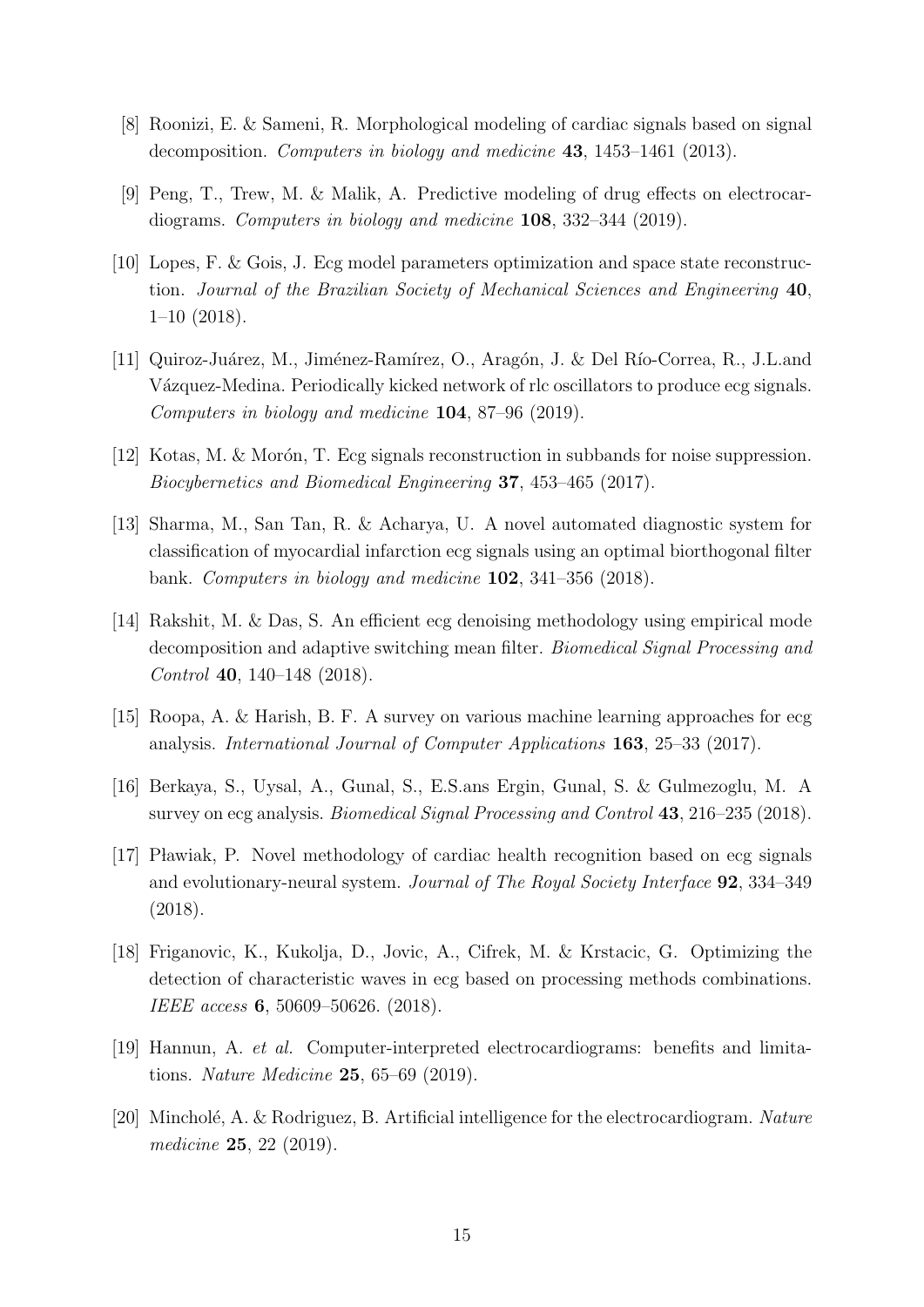- <span id="page-15-0"></span>[21] Tison, G. H., Zhang, J., Delling, F. N. & Deo, R. C. Automated and interpretable patient ecg profiles for disease detection, tracking, and discovery. Circulation: Cardiovascular Quality and Outcomes 12, e005289 (2019).
- <span id="page-15-1"></span>[22] Luz, E., Schwartz, W., Cámara-Chávez, G. & Menotti, D. Ecg-based heartbeat classification for arrhythmia detection: A survey. Computer methods and programs in biomedicine 127, 144–164 (2016).
- <span id="page-15-2"></span>[23] Lyon, A., Mincholé, A., Martínez, J., Laguna, P. & Rodriguez, B. Computational techniques for ecg analysis and interpretation in light of their contribution to medical advances. Journal of The Royal Society Interface 15, 20170821 (2018).
- <span id="page-15-3"></span>[24] Teijeiro, T., García, C., Castro, D. & Félix, P. Abductive reasoning as a basis to reproduce expert criteria in ECG atrial fibrillation identification. Physiological Measurement 39, 084006 (2018).
- <span id="page-15-4"></span>[25] Attia, Z. et al. Screening for cardiac contractile dysfunction using an artificial intelligence–enabled electrocardiogram. Nature medicine 25, 70 (2019).
- <span id="page-15-5"></span>[26] Sevakula, R. K. et al. State of the art machine learning techniques aiming to improve patient outcomes pertaining to the cardiovascular system. Journal of the American Heart Association 9, e013924 (2020).
- <span id="page-15-6"></span>[27] Han, X. et al. Ecg analysis for human recognition using non-fiducial methods. Nature Medicine (2020).
- <span id="page-15-7"></span>[28] Rueda, C., Larriba, Y. & Peddada, S. Frequency modulated möbius model accurately predicts rhythmic signals in biological and physical sciences. Scientific Reports. 9, 1–10 (2019).
- <span id="page-15-8"></span>[29] Goldberger, A. et al. A qrs detection and r point recognition method for wearable single-lead ecg devices. *Circulation* **101**, E215–20 (2000).
- <span id="page-15-9"></span>[30] Laguna, P., Mark, R. G., Goldberg, A. & Moody, G. B. A database for evaluation of algorithms for measurement of qt and other waveform intervals in the ecg. In Computers in cardiology 1997, 673–676 (IEEE, 1997).
- <span id="page-15-10"></span>[31] Srivastva, R. & Singh, Y. N. Ecg analysis for human recognition using non-fiducial methods. IET Biometrics 8, 295–305 (2019).
- <span id="page-15-11"></span>[32] Elgendi, M., Eskofier, B. & Abbott, D. Fast t wave detection calibrated by clinical knowledge with annotation of p and t waves. Sensors 15, 17693–17714 (2015).
- <span id="page-15-12"></span>[33] Yochum, M., Renaud, C. & Jacquir, S. Automatic detection of p, qrs and t patterns in 12 leads ecg signal based on cwt. Biomedical Signal Processing and Control 25, 46–52 (2016).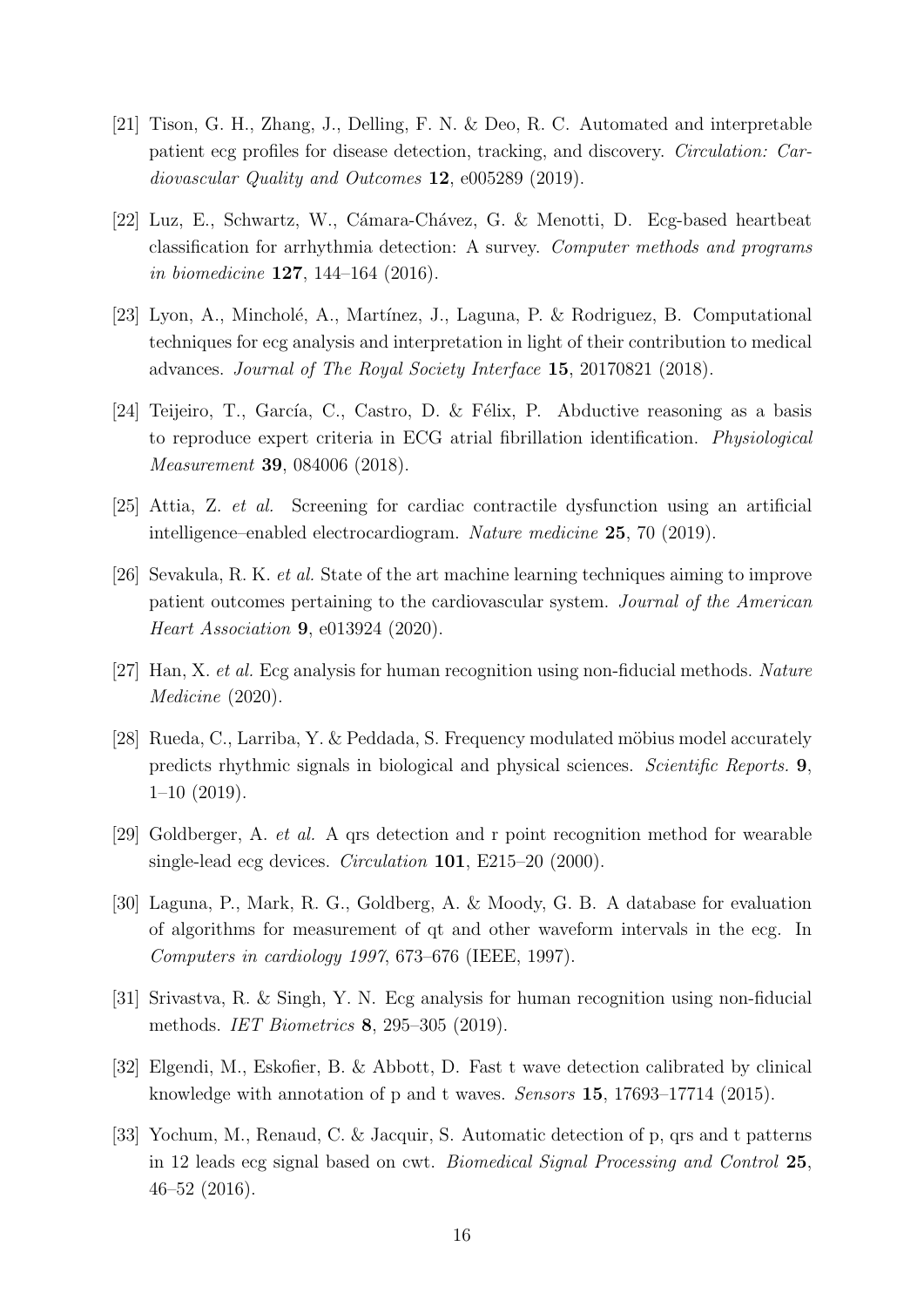- <span id="page-16-0"></span>[34] Raj, S. & Ray, K. Automated recognition of cardiac arrhythmias using sparse decomposition over composite dictionary. Computer methods and programs in biomedicine 165, 175–186 (2018).
- <span id="page-16-1"></span>[35] Bhoi, A., Sherpa, K., Khandelwal, B. & Mallick, P. T wave analysis: Potential marker of arrhythmia and ischemia detection-a review. In Cognitive Informatics and Soft Computing, 121–130 (Springer, 2019).
- <span id="page-16-2"></span>[36] Pan, J. & Tompkins, W. A real-time qrs detection algorithm. IEEE Trans. Biomed. Eng 32, 230–236 (1985).
- <span id="page-16-3"></span>[37] Manikandan, M. & Soman, K. A novel method for detecting r-peaks in electrocardiogram (ecg) signal. Biomedical Signal Processing and Control 7, 118–128 (2012).
- <span id="page-16-4"></span>[38] Chen, C.-L. & Chuang, C.-T. A qrs detection and r point recognition method for wearable single-lead ecg devices. Sensors 17, 1969 (2017).
- <span id="page-16-5"></span>[39] Liu, F. *et al.* Performance analysis of ten common qrs detectors on different ecg application cases. Journal of healthcare engineering 2018 (2018).
- <span id="page-16-6"></span>[40] Doyen, M., Ge, D., Beuchée, A., Carrault, G. & Hernández, A. Robust, real-time generic detector based on a multi-feature probabilistic method. PloS one 14 (2019).